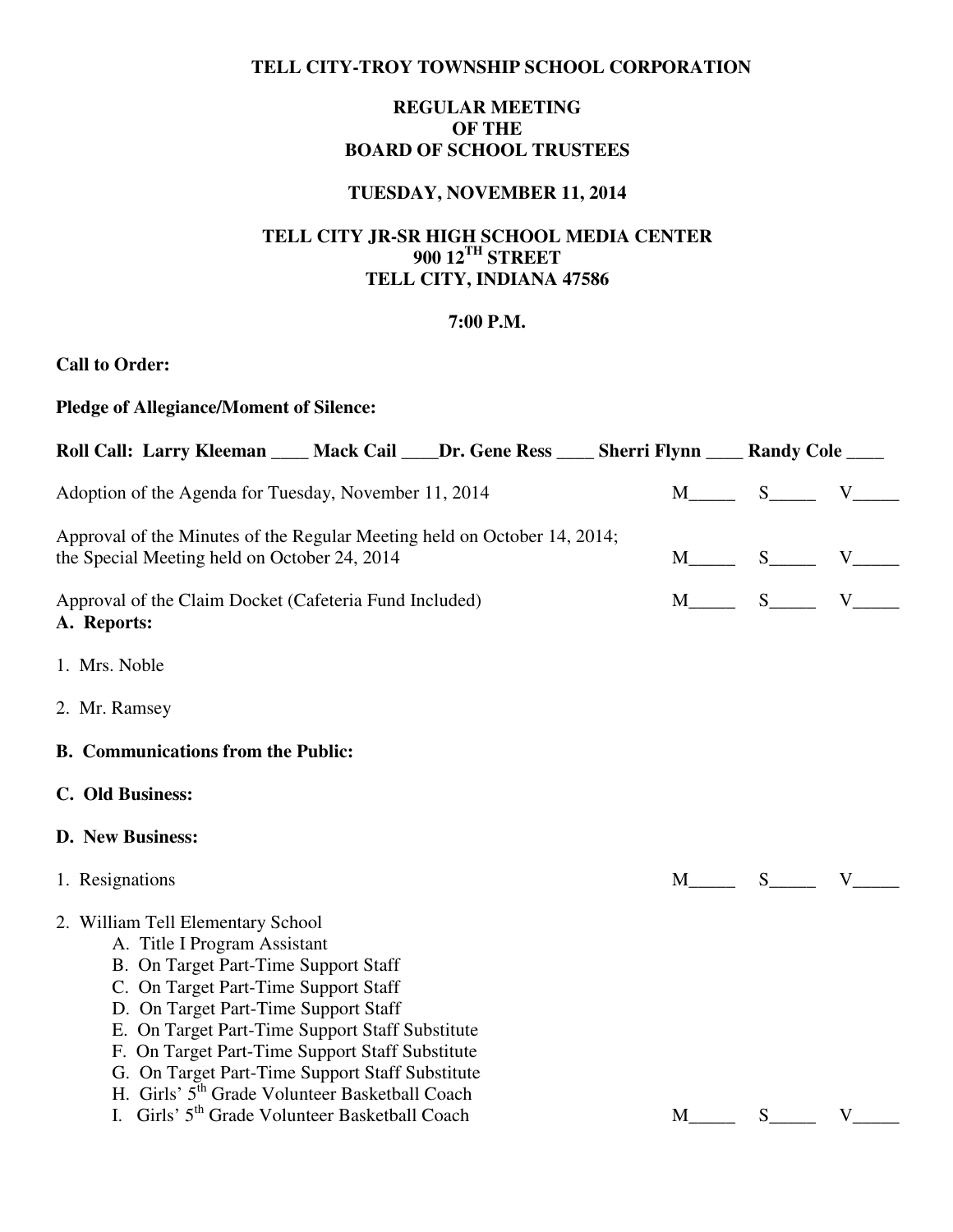|  |  | 3. Tell City Jr-Sr High School |
|--|--|--------------------------------|
|  |  |                                |

- A. After School Tutor
- B. After School Tutor
- C. After School Tutor
- D. After School Tutor
- E. After School Tutor
- F. Special Education Program Assistant
- G. Junior High Academic Bowl Coach
- H. Boys' Assistant Basketball Coach
- I. Girls' Assistant Basketball Coach
- J. Girls' Basketball Volunteer Assistant Junior High Coach
- K. Boys' $7^{\rm th}$  Grade Assistant Basketball Coach
- L. Boys' Varsity Track & Field Head Coach
- M. Girls' Assistant Track & Field Coach
- N. Track & Field Volunteer Assistant Coach
- O. Track & Field Volunteer Assistant Coach
- P. Track & Field Volunteer Assistant Coach
- Q. Softball Varsity Head Coach
- R. Softball Assistant Coach
- S. Softball Volunteer Assistant Coach
- T. Concessions Coordinator M<sub>N</sub> S<sub>N</sub> V

### 4. Tell City Jr-Sr High School Certified Staff

- A. Special Needs/Remedial Math Teacher
- B. Remedial English Teacher M\_\_\_\_\_ S\_\_\_\_ V\_\_\_\_

| 5. Resolution to Reduce 2014 Rainy Day Fund Appropriation<br>M S V |  |
|--------------------------------------------------------------------|--|
|--------------------------------------------------------------------|--|

- 6. Overnight Wrestling Trip  $M_{\text{max}}$  S<sub>\_\_\_\_</sub> V\_\_\_\_
- 7. Surplus Vehicle (Information Only)
- 8. Vehicle Mileage Update (Information Only)
- 9. Emergency Additions to the Board Agenda M\_\_\_\_\_ S\_\_\_\_\_ V\_\_\_\_
- 10. Board Members' Agenda Items  $M_{\text{max}}$  S<sub>\_\_\_\_\_</sub> V\_\_\_\_ 11. MCDC Initiative M\_\_\_\_ S\_\_\_\_ V\_\_\_\_ M\_\_\_\_\_ S\_\_\_\_ V\_\_\_\_ V\_\_\_\_ V\_\_\_\_ V\_\_\_\_ V\_\_\_\_ V\_\_\_\_ V\_\_\_\_ V\_\_\_\_ V\_\_\_\_ V\_\_\_\_ V\_\_\_\_ V\_\_\_\_ V\_\_\_\_ V\_\_\_\_ V\_\_\_\_ V\_\_\_\_ V\_\_\_\_ V\_\_\_\_ V\_\_\_\_ V\_\_\_\_ V\_\_\_\_ V\_\_\_\_ V\_\_\_ V\_\_\_ V\_\_\_ V\_\_\_ V\_\_\_ V\_\_\_ V\_\_\_ V\_\_\_